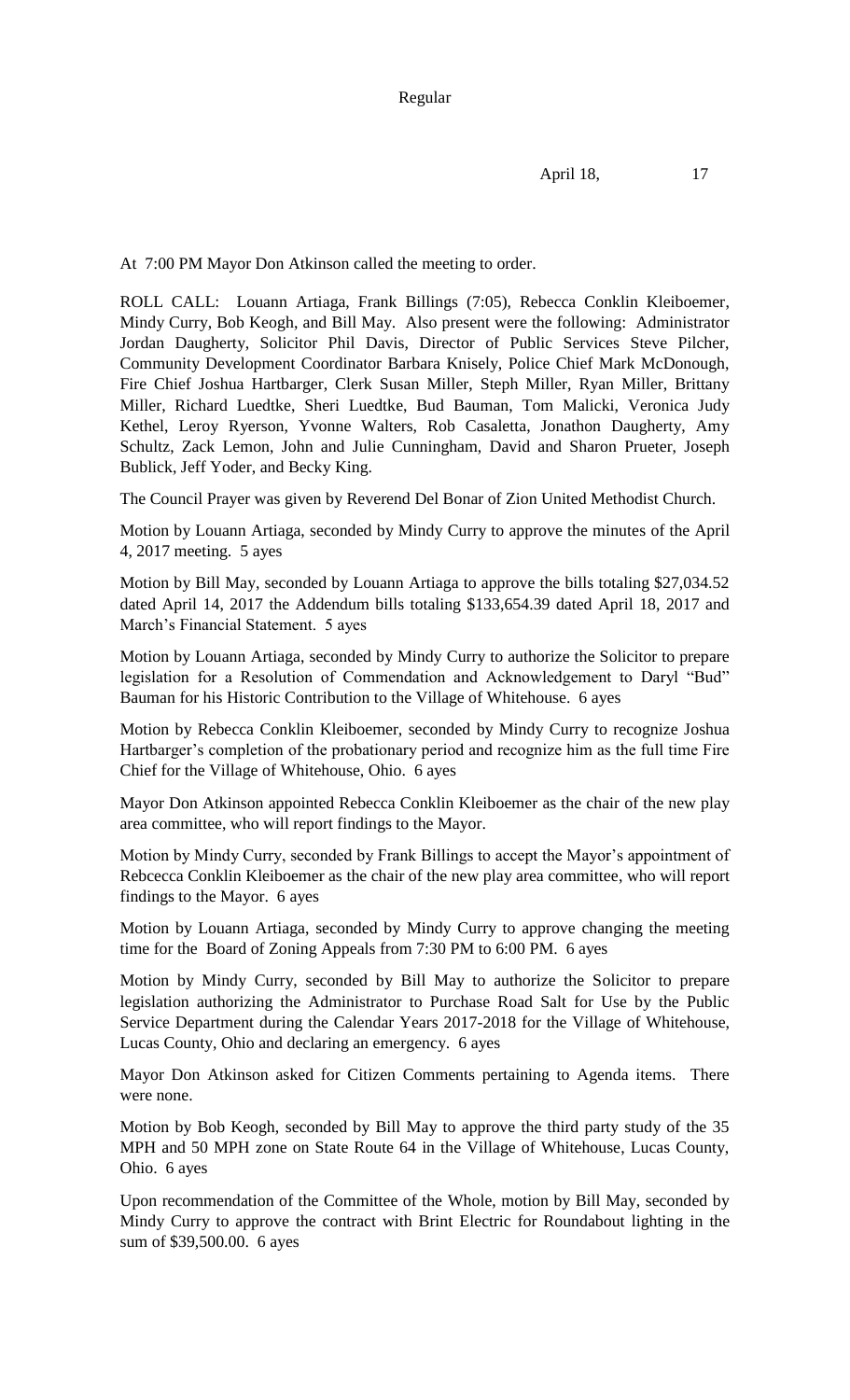April 18, 17

Motion by Bob Keogh seconded by Mindy Curry to accept, as previously authorized, Resolution 12-2017 authorizing the Administrator to Purchase Road Salt for Use by the Public Service Department during the Calendar Years 2017-2018 for the Village of Whitehouse, Lucas County, Ohio at its first reading and declaring an emergency. 6 ayes

Motion by Bill May, seconded by Rebecca Conklin Kleiboemer to suspend the rules and to have the second and third reading of Resolution 12-2017 by title only and declaring an emergency. 6 ayes

Motion by Mindy Curry, seconded by Bob Keogh to accept Resolution 12-2017 and to pass said Resolution and declaring an emergency. 6 ayes

Other items discussed:

- Government students from Notre Dame Academy introduced themselves
- Urban Forester Stephanie Miller of the Ohio Division of Forestry gave a talk on Silva Cells and other tree planting options, annual establishment and maintenance, tree pits, pots, raised beds and planters, Structural soil, Silva Cells – supports sidewalk, 95% soil
- Thank you Stephanie Miller for coming and to the wonderful, knowledgeable Tree Commission Members.
- SERTOMA Club presented \$5,000 donation to the Veteran's Memorial Park
- Bud Bauman's historical video sale proceeds are donated to the Whitehouse Historical Society. Thank you to Mike Vanderpool and Ryan Miller for their help in making this video possible.
- Board of Zoning Appeals, Bob Warner Chair, Mike Walters Vice Chair, Leroy Ryerson Secretary, variance to keep chickens denied
- Design Review Board discussed signage for Watson and Welty
- Phase II streetscaping, roundabout lighting, Village sign lighting
- Easter Egg hunt, art exhibit in the hallway, Buskerfest Grape Smugglers, Bike racks, Advertising Local events, Collaborating with other art committees
- April 19, 2017 from 8:00 10:30 AM at Local Thyme Economic Development discussion with County government, the Village and Chamber
- Waterville Chamber Wine and Art Tasting, donated \$25,00.00 to the Veteran's Memorial Park, Veteran's Memorial Park has raised approximately \$40,000.00 so far.
- Coffee with a Cop April 25, 2017 from 8:00 to 9:30 AM, several departments participating
- Drug takeback April 29, 2017 from 10:00 AM to 2:00 PM
- Fire Department open house went wonderful, three new potential volunteers
- Salt barn roof repair to be completed soon
- State Route 64 safety, increased construction and development, Thank you Solicitor Phil Davis for all of your hard work
- Police departments coordinating to work on outstanding warrants, criminal and treatment focus
- Flower Market Saturday in May 9:00 AM to noon
- Thank you to the American Legion, Police and volunteers for their help in making the Easter Egg Hunt a success
- Preconstruction meeting for the Rupp Road culvert replacement Phase I, May 8, 2017, to be completed by July 28, 2017